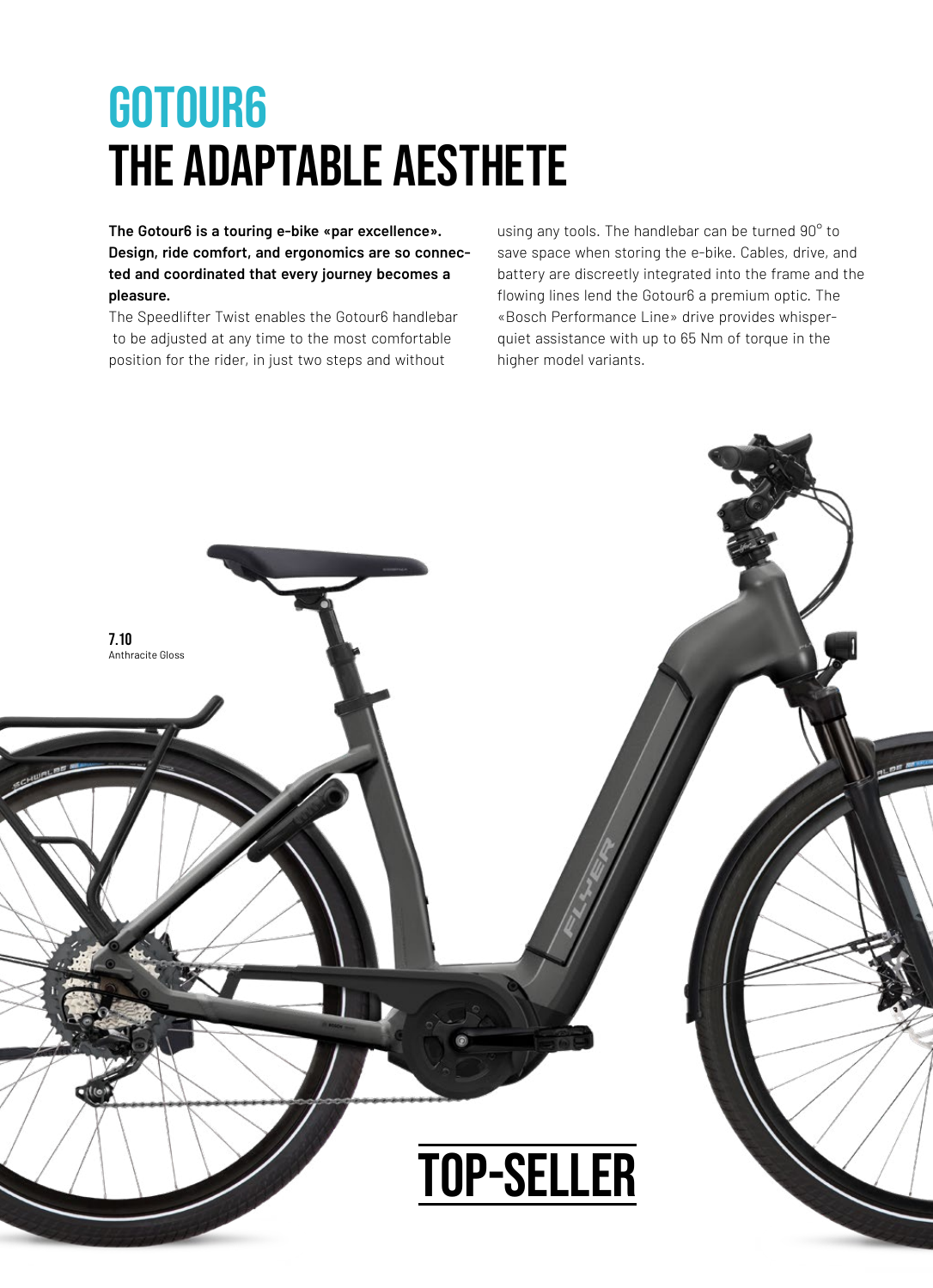## **Speedlifter Twist**

Handlebar height individually adjustable without using tools

## **Design excellence**

Elegant proportions and integrated battery and cables

## **Premium equipment**

From the «Bosch Performance Line» motor to the electric «Enviolo» hub

Depending on the model, the Gotour6 can also be fitted with a large 625 Wh battery (instead of 500 Wh on the entry models) and a Gates Carbon Drive. This high-quality carbon-reinforced belt drive is smooth, particularly

low maintenance, and does not rust. The XC model variants have all-terrain tires, providing an even safer ride on any terrain.

| <b>GOTOURG DERAILLEUR GEARS</b> |                                                                                                                  | 3.10                     | 7.10                     | 7.12 XC     |
|---------------------------------|------------------------------------------------------------------------------------------------------------------|--------------------------|--------------------------|-------------|
|                                 | Prices options in CHF/EUR                                                                                        |                          |                          |             |
| Wheel size                      | 28"                                                                                                              | $\bullet$<br>×.          | $\bullet$                | $\bullet$   |
|                                 | 27.5"                                                                                                            | $\circ$                  | $\circ$                  | $\circ$     |
| Frame shape                     | Comfort                                                                                                          | $\circ$                  | $\circ$                  | $\circ$     |
|                                 | Gents                                                                                                            | $\bullet$                | ٠                        | $\bullet$   |
| Frame                           | Aluminium   FLYER engineered, hydroformed tubing   Internal cable routing, 135 mm spacing                        | $\circ$ (C)              | $\circ$ (C)              | $\circ$ (C) |
| Frame size                      | S                                                                                                                | $\circ$                  | $\circ$                  | $\circ$     |
|                                 | M/L/XL                                                                                                           | $\circ$                  | $\circ$                  | $\circ$     |
| Frame colour                    | Anthracite Gloss   Cast Silver Gloss   Jeans Blue Gloss                                                          | $\circ$                  | $\circ$                  | $\circ$     |
|                                 | Cast Silver Gloss                                                                                                | $\circ$                  |                          | $\circ$     |
|                                 | Jeans Blue Gloss                                                                                                 | $\bullet$                | $\circ$                  |             |
| Fork                            | SR Suntour NEX-E25, 63 mm travel                                                                                 | $\sim$                   | $\blacksquare$           | ٠           |
|                                 | SR Suntour Mobie25 Coil, 75 mm travel, 15 x 100 mm axle                                                          |                          | $\bullet$                | ٠           |
| Motor                           | Bosch Active Line Plus                                                                                           | ٠                        |                          |             |
|                                 | Bosch Performance Line                                                                                           |                          | $\bullet$                | $\bullet$   |
| <b>Battery</b>                  | Bosch PowerTube 500 (500 Wh / 13.4 Ah / 36 V)                                                                    | $\bullet$                | $\blacksquare$           | ٠           |
|                                 | Bosch PowerTube 625 (625 Wh / 17.4 Ah / 36 V)                                                                    | 200                      | $\bullet$                | $\bullet$   |
| Display                         | Bosch Intuvia                                                                                                    | $\bullet$                | $\bullet$                | $\bullet$   |
| Gears                           | Shimano Alivio, 9 speed, 11-36t                                                                                  | ٠                        | $\blacksquare$           | ٠           |
|                                 | Shimano Deore LinkGlide, 10 speed, 11-43t                                                                        |                          | $\bullet$                | $\bullet$   |
| <b>Brakes</b>                   | Shimano T200 or Tektro HD-T280, 180/160 mm*                                                                      | $\bullet$                |                          | ٠           |
|                                 | Shimano Deore T6000, 180/180 mm                                                                                  | ٠                        | ٠                        | ٠           |
|                                 | Shimano MT520/500, 180/180 mm                                                                                    |                          |                          | $\bullet$   |
| Stem                            | Satori Up2+, 31.8 x 90 mm, adjustable angle                                                                      | $\bullet$                | $\overline{\phantom{a}}$ | ÷           |
|                                 | Speedlifter Twist, 31.8 x 95 mm,<br>adjustable height 60 mm (XS) / 80 mm (S-M) / 100 mm (L-XL), adjustable angle |                          | $\bullet$                | $\bullet$   |
| Handlebars                      | FLYER Cruise, 620 mm, 44°, 55 mm (C) / Kalloy HB-TR2, 640 mm, 25° (G)                                            | ٠                        | $\bullet$                | $\bullet$   |
| Saddle                          | Selle Royal Nuvola                                                                                               | $\bullet$                |                          |             |
|                                 | Selle Royal Lookin                                                                                               |                          | $\bullet$                | $\bullet$   |
| Seat post                       | FLYER Cushy Suspension, 27.2 x 250 (S) / 300 (M-XL) mm                                                           | ٠                        | $\blacksquare$           | ٠           |
|                                 | FLYER Bracer Suspension, 27.2 x 300 mm                                                                           |                          | $\bullet$                | $\bullet$   |
| Rims:                           | FLYER disc                                                                                                       | ٠                        | $\bullet$                | $\bullet$   |
| Front hub:                      | Shimano Alivio HB-MT400, 32h                                                                                     | $\bullet$                | $\blacksquare$           |             |
|                                 | Shimano Deore HB-M6010, 32h                                                                                      |                          | $\bullet$                | $\bullet$   |
| Rear hub:                       | Shimano Alivio FH-M4050, 32h                                                                                     | $\bullet$                |                          | ÷           |
|                                 | Shimano Deore FH-M6000, 32h                                                                                      | $\overline{\phantom{a}}$ | ٠                        | ٠           |
| Tyres                           | Schwalbe Energizer Plus 28 x 2.00 (50-622)                                                                       | $\bullet$                | $\overline{\phantom{a}}$ | $\sim$      |
|                                 | Schwalbe Big Ben 28 x 2.15 (55-622)                                                                              | ٠                        | ٠                        | ÷           |
|                                 | Maxxis Crossmark II 27.5 x 2.25 (57-584)                                                                         | $\overline{a}$           |                          | $\bullet$   |
| Pedals                          | <b>VP VPE-891</b>                                                                                                | $\bullet$                | $\overline{\phantom{a}}$ | ÷           |
|                                 | <b>FLYER Wellgo</b>                                                                                              |                          | $\bullet$                | $\bullet$   |
| Headlight                       | FLYER HL-1                                                                                                       | $\bullet$                |                          |             |
|                                 | Busch & Müller IQ-XS Friendly                                                                                    | ٠                        | ٠                        | ٠           |
| Rear light                      | FLYER RL-1                                                                                                       |                          |                          |             |
|                                 | Busch & Müller 2C                                                                                                |                          | ٠                        | $\bullet$   |
| Mudguard                        | SKS B65                                                                                                          | $\bullet$                | ٠                        | ٠           |
| Kickstand                       | Atran Velo Edge HV                                                                                               | $\bullet$                | $\overline{\phantom{a}}$ | ٠           |
|                                 | Pletscher Comp 40 Flex                                                                                           |                          | ٠                        | $\bullet$   |
|                                 | FLYER Racktime, integrated spring flap                                                                           | ٠                        | $\bullet$                | $\bullet$   |
| Rack<br>Anti-theft protection   | Abus Shield 5650L; battery lock with YourPlus one key system                                                     | $\bullet$                | $\bullet$                | ٠           |
|                                 |                                                                                                                  |                          |                          | ٠           |
| Charger                         | Abus battery lock with YourPlus one key system                                                                   | $\bullet$                |                          |             |
|                                 | Bosch 4A standard charger                                                                                        |                          |                          |             |
|                                 | Bosch 6A fast charger                                                                                            | ×.                       | $\bullet$                | ٠           |

● Standard specification | - not available | o free option | (C) Comfort | (M) Mixed | (G) Gents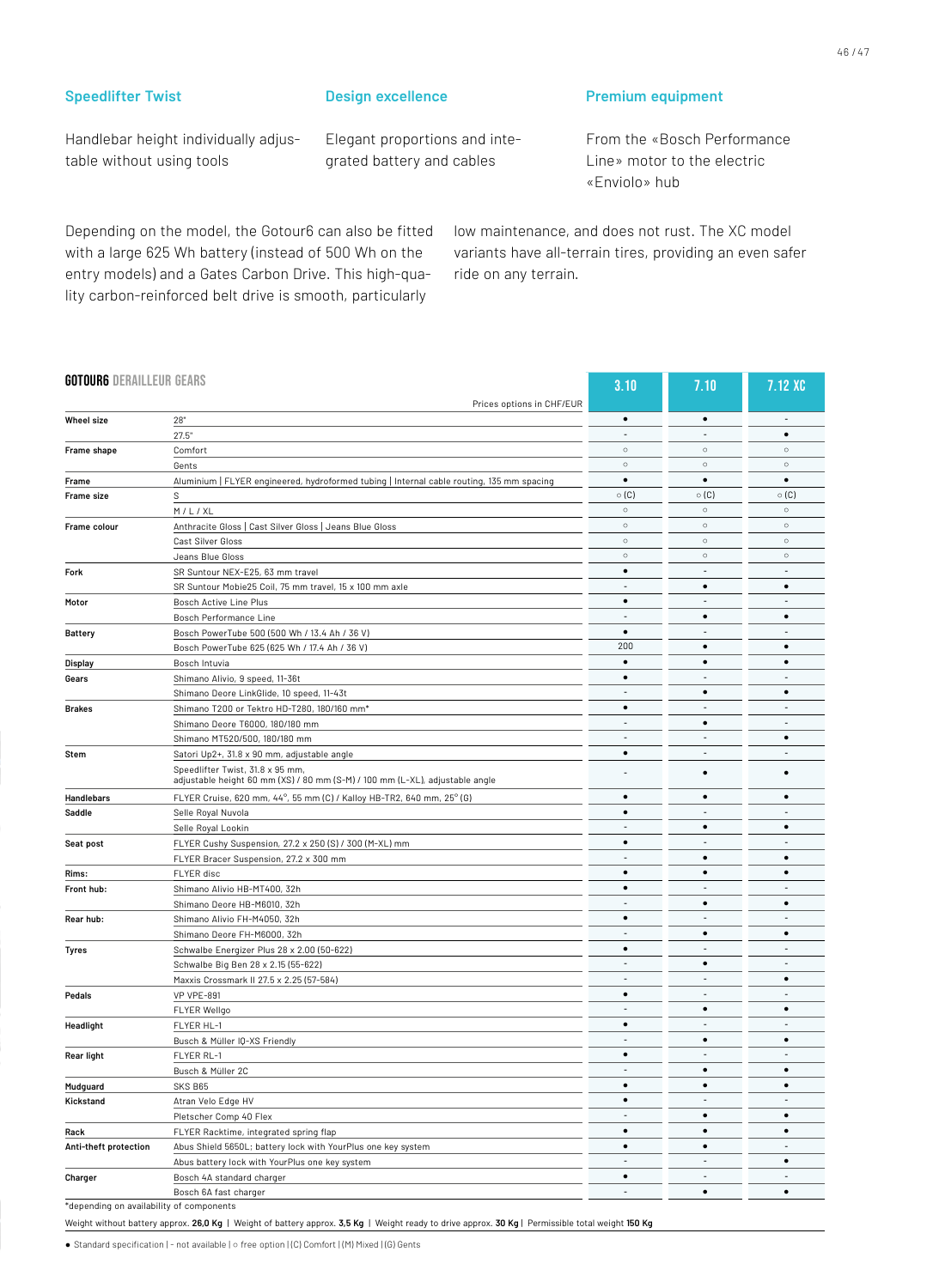



7.12 XC Anthracite Gloss